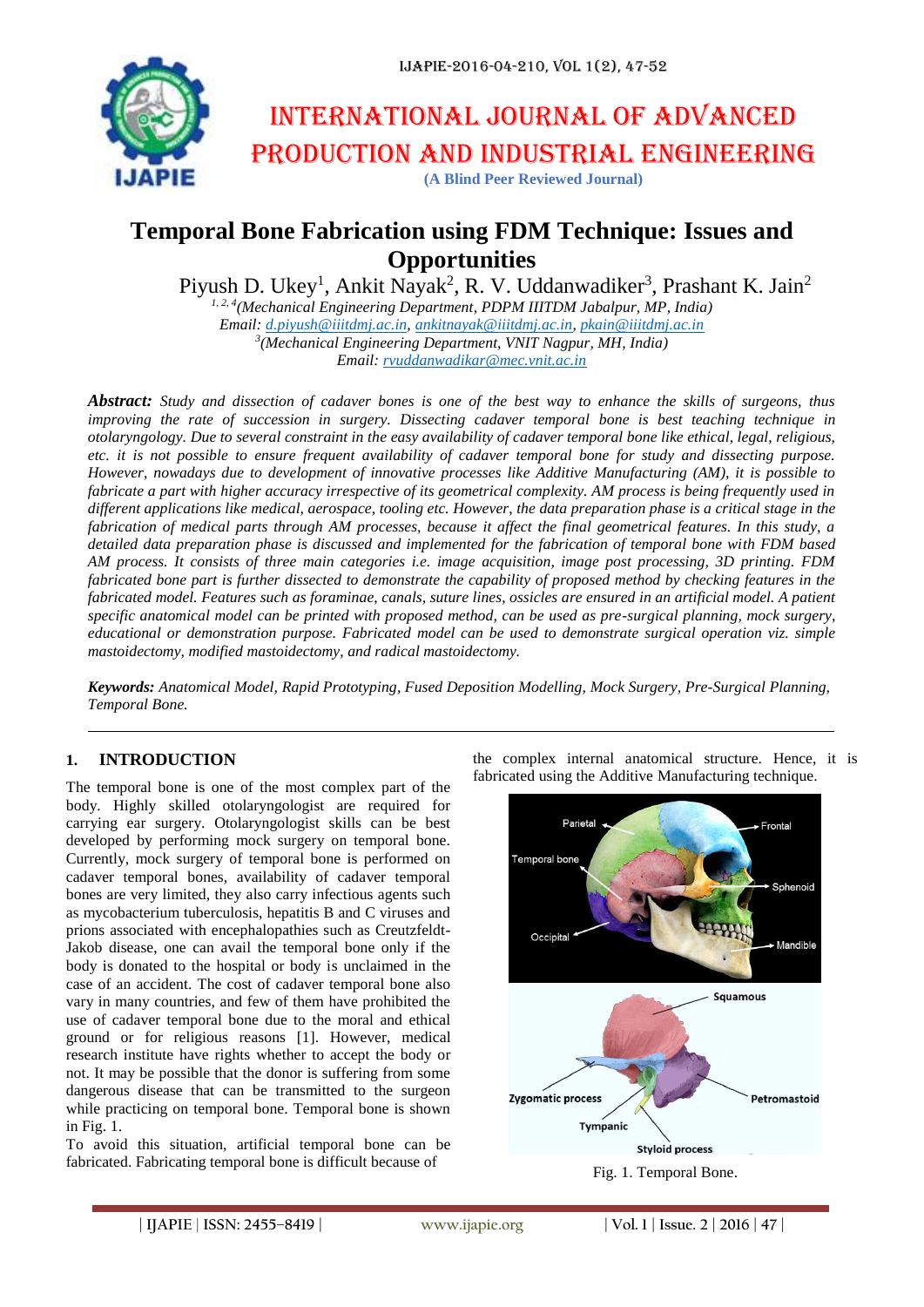#### Piyush D. Ukey, et al., *International Journal of Advanced Production and Industrial Engineering*

Additive Manufacturing is one of the most demanded technology this century. With the use of this technology, one can create an object with any complexity with reduces manufacturing lead time [2]. Since the part is fabricated by adding layer by layer, it is also known as layer manufacturing or 3D Printing [3, 4]. CAD model is prepared for the part to be fabricated using modelling package, i.e., SOLIDWORKS, CATIA, Rhino, PTC CREO, etc. Model is then tessellated and sliced by selecting optimum build orientation [5, 6, 7]. After slicing tool path is generation and part is fabricated by adding layers upon layers, typical AM cycle is shown in Fig. 2. AM techniques can be broadly classified into three categories, i.e., Solid Based (FDM, POLYJET and LOM), Liquid Based (SLA, SGC and CLIP) and Powder Based (SLS, 3D Printing, LENS and SLM). Out of these techniques, FDM is having great potential because of its low cost. Additive Manufacturing has numerous application in various fields viz. design, engineering analysis and planning, manufacturing and tooling, bio-medical applications [8].



Fig. 2. Typical AM Cycle.

Various attempts have been made for AM of bio-medical parts. Bio-medical AM model can be used for medical education, pre-surgical planning, custom made implants, tissue engineering, design and development of the medical device and instrument [9][10]. Creating accurate 3D model of any bio-medical object is a difficult task because of its complex anatomical structure. A bio-medical model can be generated through following steps i.e. image acquisition, image post-processing, 3D printing, Fig. 3 [11].

Some researchers have tried to make an artificial temporal using powder technique but FDM techniques are usually neglected. Jordan et al. have developed artificial temporal bone using 3D printing technique. They have used different types of infiltrants agents to improve the hardness of the artificial bone. Different infiltrants agents used were Cyanoacrylate with Hydroquinone (CAH), Beta-Methoxyethyl Cyanoacrylate (BMCA), Neopentyl Glycol Diglycidylether (NPGD), Saline (NACL) [12].



Fig. 3. Process to Create Biomedical AM Model.

In another work of Jordan et al., they have developed artificial temporal bone using 3D printing technique and have compared it with virtual haptic temporal bone. Likers scale test have been carried out for validation. It was seen that artificial temporal bone got a higher rating as compared to virtual model [13].

Austin et al. have created an artificial temporal bone model for surgical simulation. They have used two different CT scan of cadaveric temporal bone. High resolution CT scan with slice thickness of 0.3mm and other with micro CT. They have printed the temporal bone using SLA technique. Likers scale questionnaire was used to validate the internal anatomy of temporal bone [1].

In another work of Austin et al. they have created a model of artificial temporal bone for pre-operative simulation of pediatric mastoid surgery. Case report of 11 year old boy with contracted right mastoid and recurrent cholesteatoma status prior tympanomastoid surgery was considered [14].

FDM have several advantages as compared to other processes [2]. The cost of print is very less with FDM technique, however removal of support material is difficult for temporal bone as well as there are chances of delamination of layers of temporal bone and removal of support is also a major problem.

## **2. MATERIALS AND METHODS**



Fig. 4. Methodology Adopted For Fabrication Temporal Bone Model.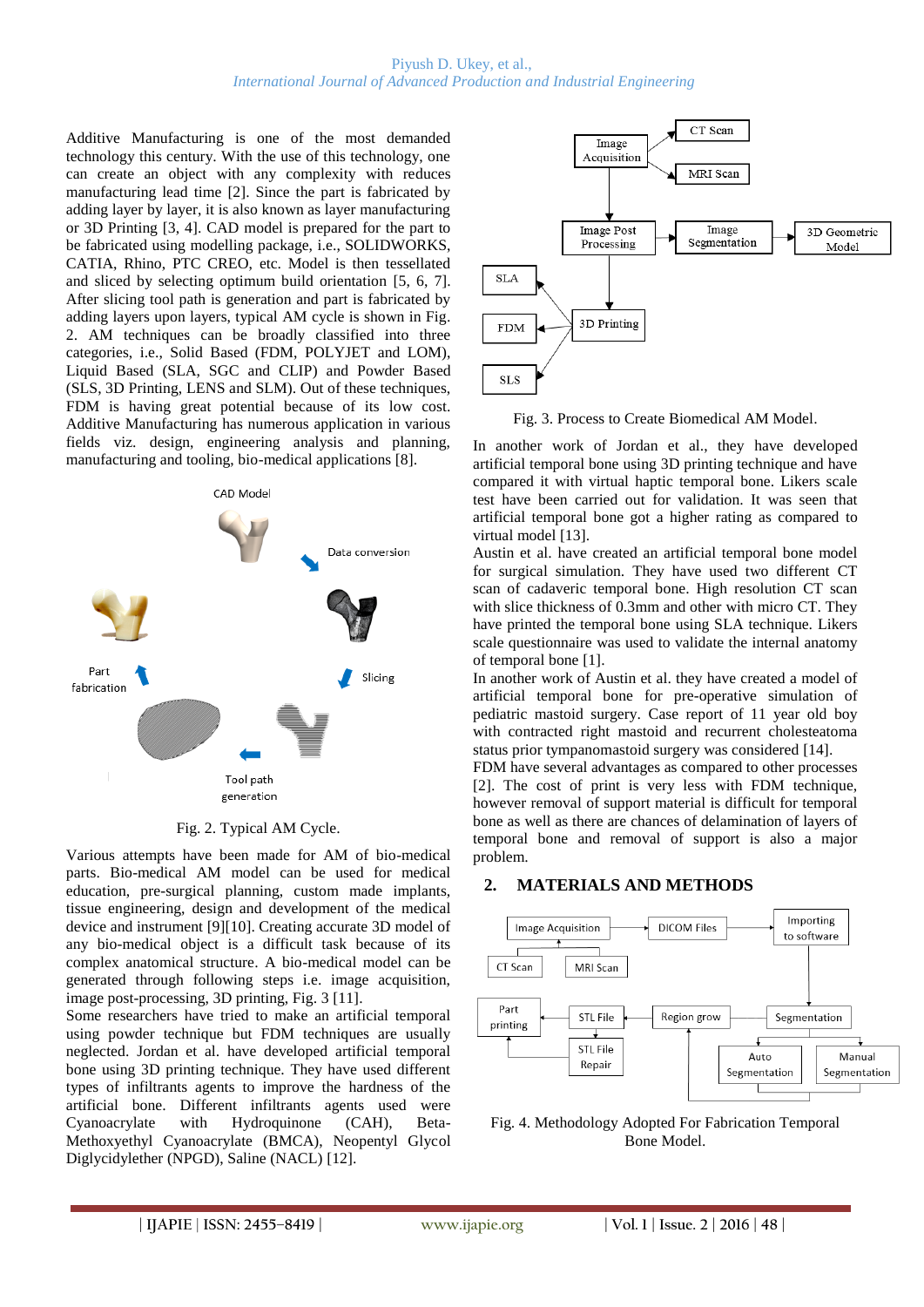#### Piyush D. Ukey, et al., *International Journal of Advanced Production and Industrial Engineering*

The medical imaging technique was used for the creation of a geometric model of the temporal bone. CT scan of a normal human with a slice thickness of 0.625mm was used for a creation of the geometric model of the temporal bone. MDCT (Philips) was used in this study. Digital Imaging and Communications in Medicine (DICOM) files obtained from CT scan was then transferred to medical image processing software, Mimics (Materialise, Belgium) for a creation of the 3D geometric model. After selecting proper thresholding value, auto segmentation is done to separate bone from surrounding structures. Segmentation is done based on the density of the pixel in CT scan. If the value of the density of pixel doesn't lie between the thresholding values of bony structure then that region will not be considered as bony structure. So in such cases, manual segmentation is needed to model the missing features. After auto segmentation and manual segmentation, complete 3D model of a skull is created by connecting proper voxel, Fig. 5



(a)









The temporal bone is then accurately cut from surrounding bony structure from suture lines. The model was then transferred to 3 Matics design module were all sharp edges are refined and smoothen and final geometric model is created. The developed geometric model is then converted into STereoLithography (STL) files and errors in the STL file are removed in 3 Matics module. Corrected STL file is transferred to 3D printer software (Stratasys Insight Software) for slicing, after selecting optimum build after selecting optimum build orientation and process parameters, it is printed using FDM technique on Stratasys Fortus 400mc printer. ABS material is used for printing temporal bone. The support material is used for overhanging features. 3D printed bone is then dipped into the solution for removal of support material, sonic pulse accelerates the speed of dissolving the support material. Artificial temporal bone model was then dissected using surgical drill burr, to validate its geometric accuracy. Features such as foraminae, canals, suture lines and plates were evaluated in the 3D printed bone. External acoustic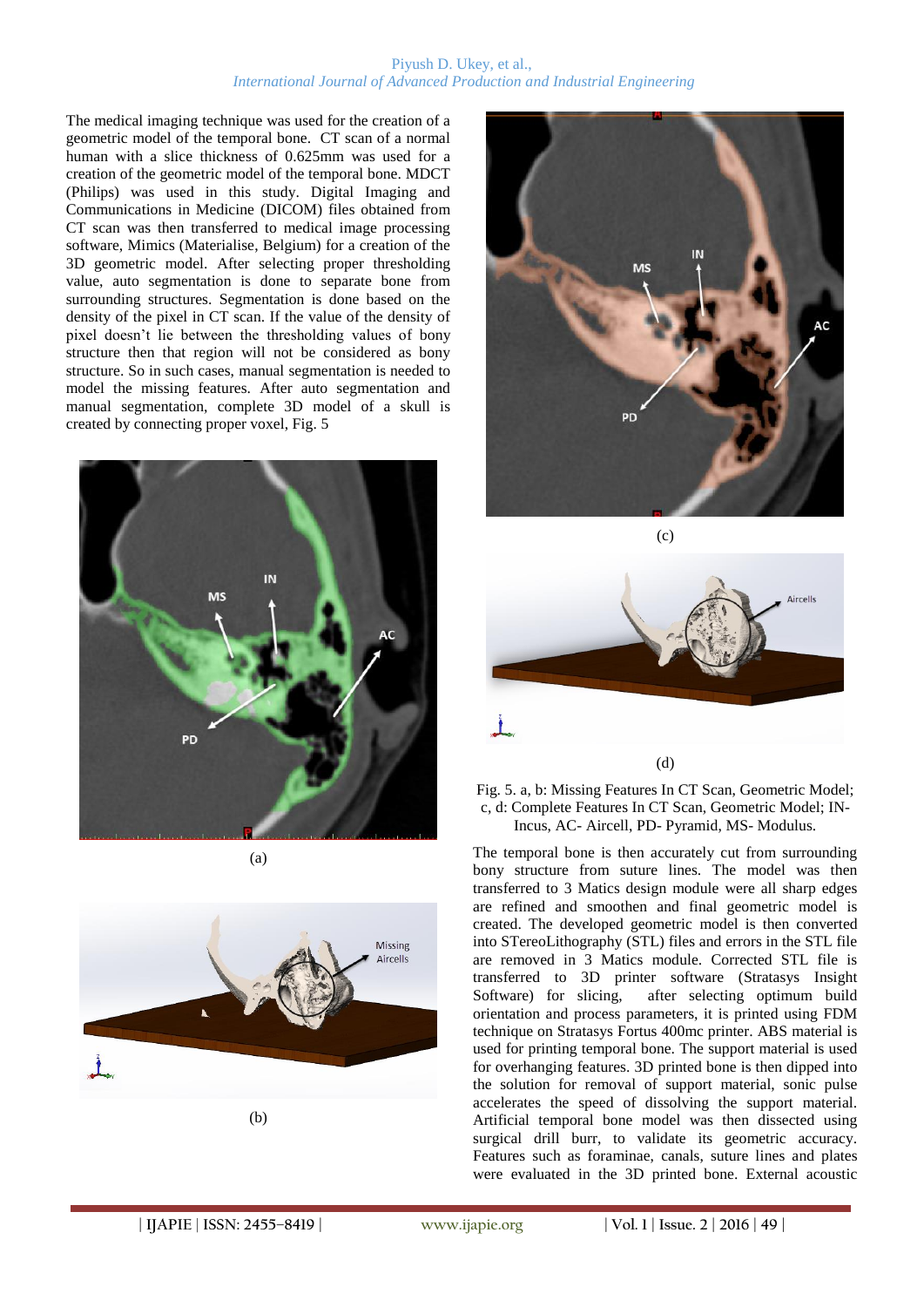canal and internal acoustic canal is measured in an artificial model as well as in CT scan. Dissection of the artificial bone was done by an experienced surgeon to evaluate the features.

## **3. RESULTS 3.1. EXTERNAL FEATURES**

Artificial temporal bone model is created Fig. 6, which can be used for mock surgery, pre-surgical planning, and surgical simulation.



Fig. 6. Artificial Temporal Bone.

However, layered structure can be observed in the model. External features such as external acoustic canal, internal acoustic canal, zygomatic process, sigmoid stylus, suture lines can be seen in artificial bone which will help the surgeon for proper orientation while dissection. Surgical drilling is done to explore the internal features. Drill response of ABS is less than actual bone since the density of ABS is less than bone density. Artificial bone also produces dust while drilling same as bone dust. Proper care should be taken while dissecting the artificial bone. Foraminae, suture lines can be identified easily in the model

## **3.2. INTERNAL FEATURES**

Aircell provide cushion effect to the internal ears Fig. 7. Aircell are having overhanging features hence, it requires support material while printing. Removal of support from aircell is a big challenge. Temporal crest, spline of henle landmarks are present which helps in drawing MacEwen's triangle. i.e. entry point for simple mastoidectomy. Simple mastoidectomy, modified mastoidectomy and radical mastoidectomy were performed to evaluate incus, malleus, stapes, round window, lateral canal, posterior canal, superior canal, cochlea, facial nerve. Aditas was the entry point for the second region. Sinus plate, dural plate, sinodural angle can be located easily.





#### **4. DISCUSSION**

Replica of temporal bone can be fabricated using AM technique. Most of the landmarks and features were easily identified. Almost all internal anatomical structures are preserved in the model. For processing of DICOM files many software are available, some are free and some are paid. Mimics (Materialise, Belgium) Software is been used for this study. Each software is having its own advantages and limitation. Some free software's are 3DSlicer, ITK Snap,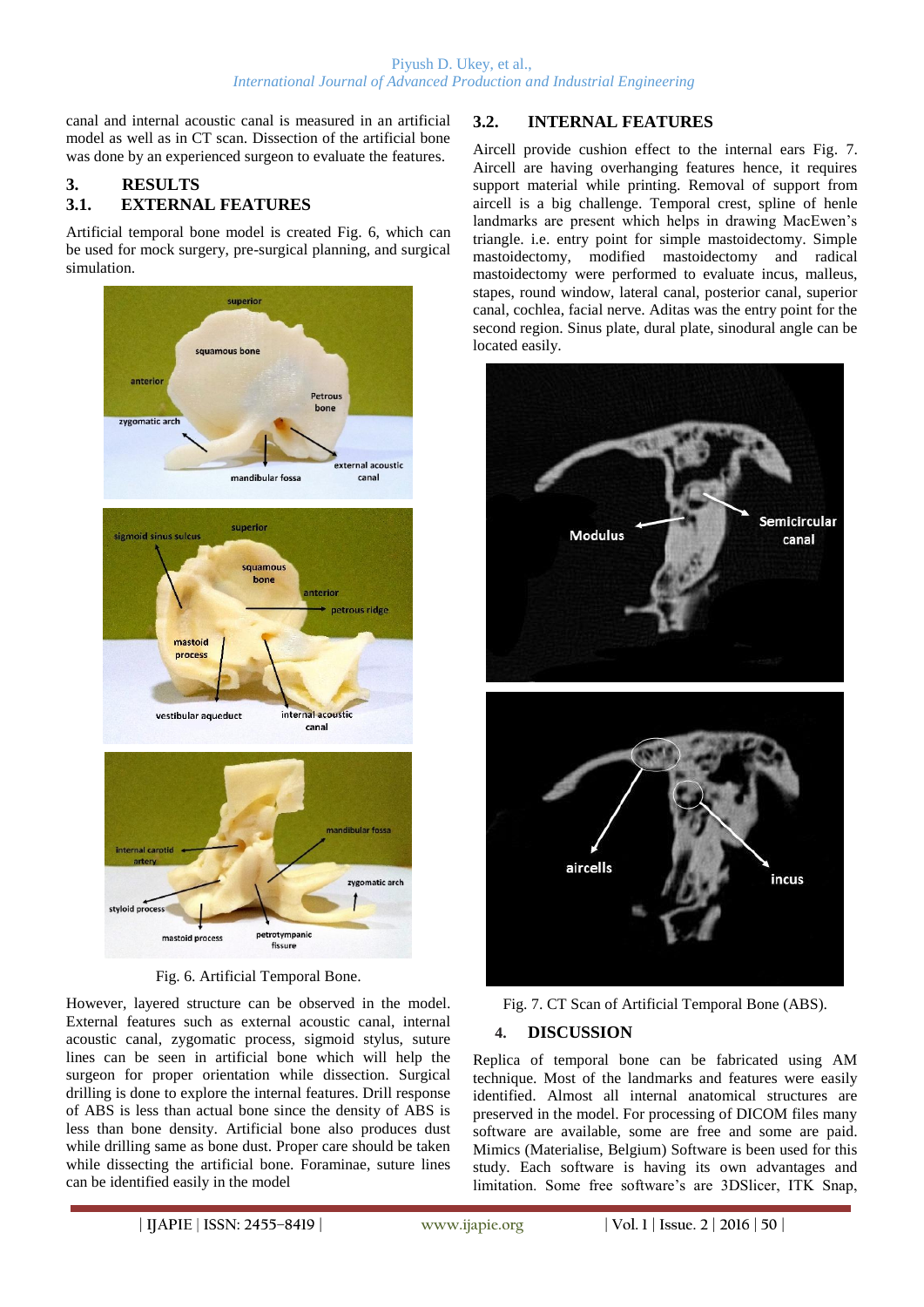#### Piyush D. Ukey, et al., *International Journal of Advanced Production and Industrial Engineering*

VTK software. Manual segmentation helped in adding all the missing features in the model. Creating suture lines and local smoothing is done in 3 Matics module. Removal of support from the mastoid region is one of the most difficult step in the whole cycle since vibrating pulse were not able to reach each and every section. For easy removal of support temporal bone is cut along an arbitrary plane. The bone is then fabricated into two pieces as shown in Fig. 8.



Fig. 8. Printed Temporal Bone in Two Half.

Standard adhesive was used stick both the half of temporal bone. This technique ensures easy removal of support and support removal time is also reduced. It was observed that chip formation while drilling the bone was same as that of actual bone as shown in Fig. 9, thus proper precautions must be taken while drilling the artificial bone such as eye protector, gloves.



Fig. 9. Chip Formation (Bone Dust) While Dissecting Artificial Temporal Bone.

The most time consuming step in this whole cycle is the creation of geometric model. It took nearly 5 to 6 hours to create an anatomical model, the addition of features requires another 5 to 6 hours. STL file repair is also one of the challenging task. One needs a good knowledge about STL errors to correct STL file, wrong technique for removal of one error may lead to addition of another error in STL. Printing the model usually takes 6 to7 hours, support removal can take up to 10 to 12 hours. Thus, patient specific anatomical model can be made within 30 to 35 hours which can be used for pre-surgical planning, mock surgery. Using local smoothing sharp edges were removed from the model. ABS M30 (38.737 cm<sup>3</sup>) material was used as print material and SR-20  $(22.726 \text{ cm}^3)$  material was used as support material. Artificial temporal bone will cost around ₹ 4000/-. With the use of low cost 3D printer cost of the artificial model can be reduced

**Table 1:** Features Ensured in Temporal Bone Model.

| S. No         | <b>External Features</b> | S. No | <b>Internal Features</b> |
|---------------|--------------------------|-------|--------------------------|
|               | External acoustic        |       | Incus                    |
|               | canal                    |       |                          |
| $\mathcal{D}$ | Internal acoustic        | 2.    | Malleus                  |
|               | canal                    |       |                          |
| 3.            | <b>Facial Nerve</b>      | 3.    | Ossicles                 |
|               | <b>Zygomatic Process</b> | 4.    | Canals                   |
| 5.            | Arnold's nerve           | 5.    | Cochlea                  |
|               | Glaserian fissure        | 6.    | Round window             |

Simple mastoidectomy, modified mastoidectomy, radical mastoidectomy can be performed in the artificial model. It has a great potential in serving as a training tool, pre-surgical simulation, and mock surgery. Medical student and practitioners can use this model for their training. It is free from any bacteria and infection virus as that of cadaver bone and availability of cadaver temporal bone is also a major problem [15]. Because of the limitation of layer thickness with FDM technique, stair steps can be easily visible with naked eye on the printed model, stair steps can be reduced by using SLA or SLS technique, but cost of the model will also increase. This study provides useful insights and can be served as a good substitute against dissection of cadaver temporal bone.

## **5. CONCLUSION**

By using this study a process can be defined to create an anatomically correct model, which can be printed easily at low cost and minimum time with maximum anatomical features. This model can be used as a substitute of cadaver temporal bone. For educational, demonstration purpose. A patient specific anatomical model can also be made quickly and easily for pre-surgical planning and mock surgery.

#### **Acknowledgement**

Authors thankfully acknowledge Galaxy Scan Center for providing CT scan data, Dr. Prashant Naik (Naik's Hospital, Nagpur) for his unconditional support and performing mock surgery. The authors would also like to thank SERB-DST for sponsoring the project on "Development of Additive-Subtractive Integrated RP System for Improved Part Quality" and allowing us to use the setup developed at IIITDM Jabalpur for Part Fabrication.

## **REFERENCE**

[1] Rose AS, Kimbell JS, Webster CE, Harrysson OL, Formeister EJ, and Buchman CA. (2015) Multi-material 3D Models for Temporal Bone Surgical Simulation. *Ann. Otol. Rhinol. Laryngol. vol. 124. no 7. pp 528–36.*

[2] Chua C. S, Kai Chee, Leong, Fai Kah, Lim. *Rapid Prototyping: Principles & Application*. *2010.*